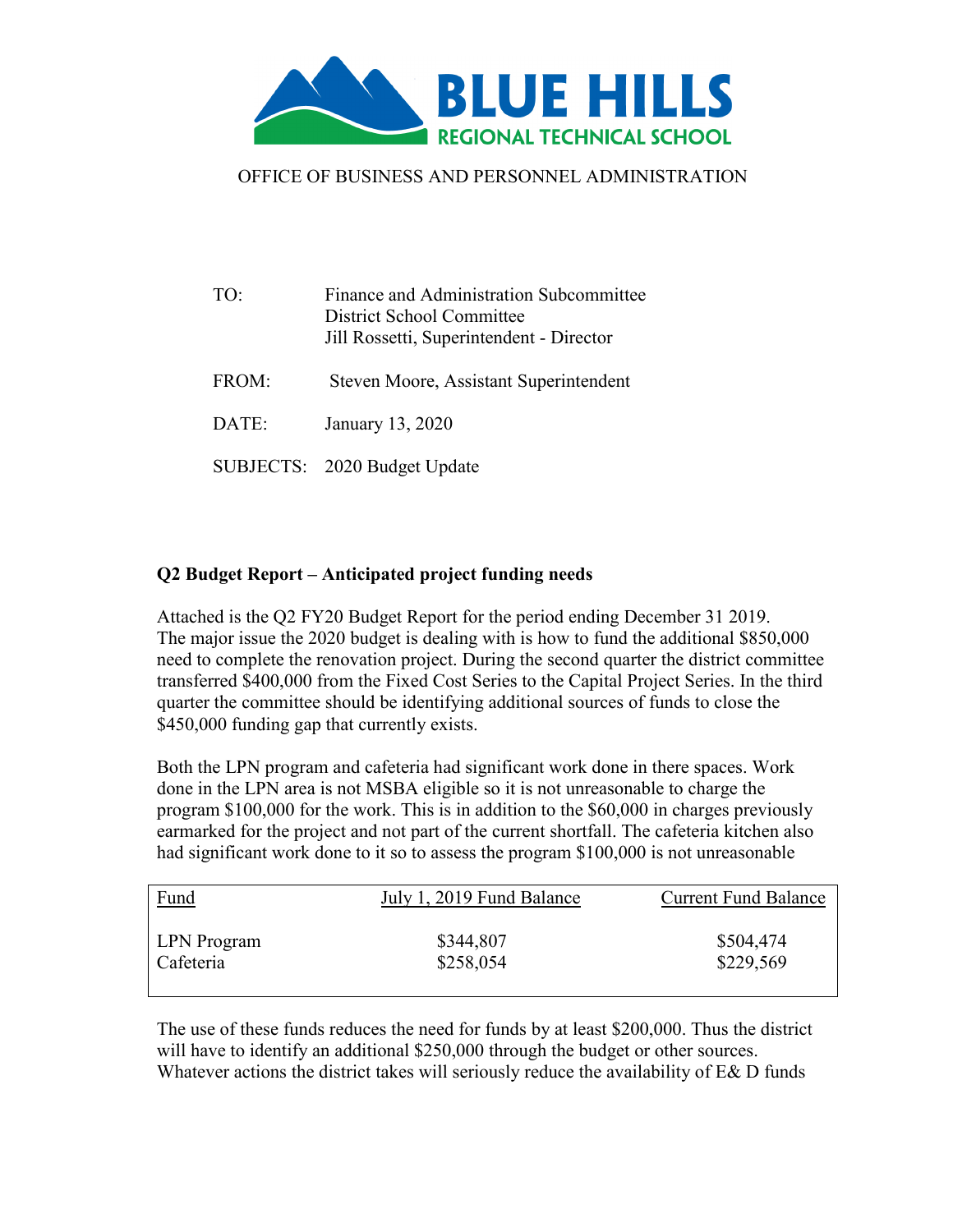for the 2021 budget, which will likely result in the need to use stabilization funds in the development of the 2021 member assessments.

#### **Salary Accounts**

The salary accounts for the second quarter are in good shape for this time of year. The \$100,000 in salary exchanges from 2019 are still available and a potential source to reduce the current project deficit.

There were no significant changes in the salary account with the exception of the operations and Maintenance of Plant 4000 Series.

The 4000 series shows a projected surplus of \$9,208 at the end of the second quarter. This is a decrease from the first quarter number. There are currently 3 vacancies in the department once those are filled the funds held in reserve can be adjusted and a more significant surplus should appear.

#### **Expense Accounts**

**District Leadership and Administration – 1000 Series:** Bulk of remaining funds are for unencumbered legal costs, miscellaneous contracted services, and supplies.

**Instruction – 2000 Series:** Majority of unencumbered funds are for technology, text books, and vocational materials and equipment.

**Student Services – 3000 Series:** Residual balance is associated with unencumbered transportation and athletic program costs

**Operation and Maintenance of Plant – 4000 Series:** Unencumbered balance can be attributed to potential savings in contracted service needs, special project needs, as well as unpurchased technology.

The district use of water has significantly dropped due to actions related to the project and the savings (\$65,000) could be diverted to cover the project cost shortfall. It is too early in the year to assess any potential savings in electricity or natural gas use related to the project.

**Fixed Costs – 5000 Series:** After the second quarter transfer of funds these accounts should not have a significant year end surplus.

**Capital Projects and Debt Service** – Both accounts are where they should be for tis time of year.

**Requested Budget Transfers** – None this quarter